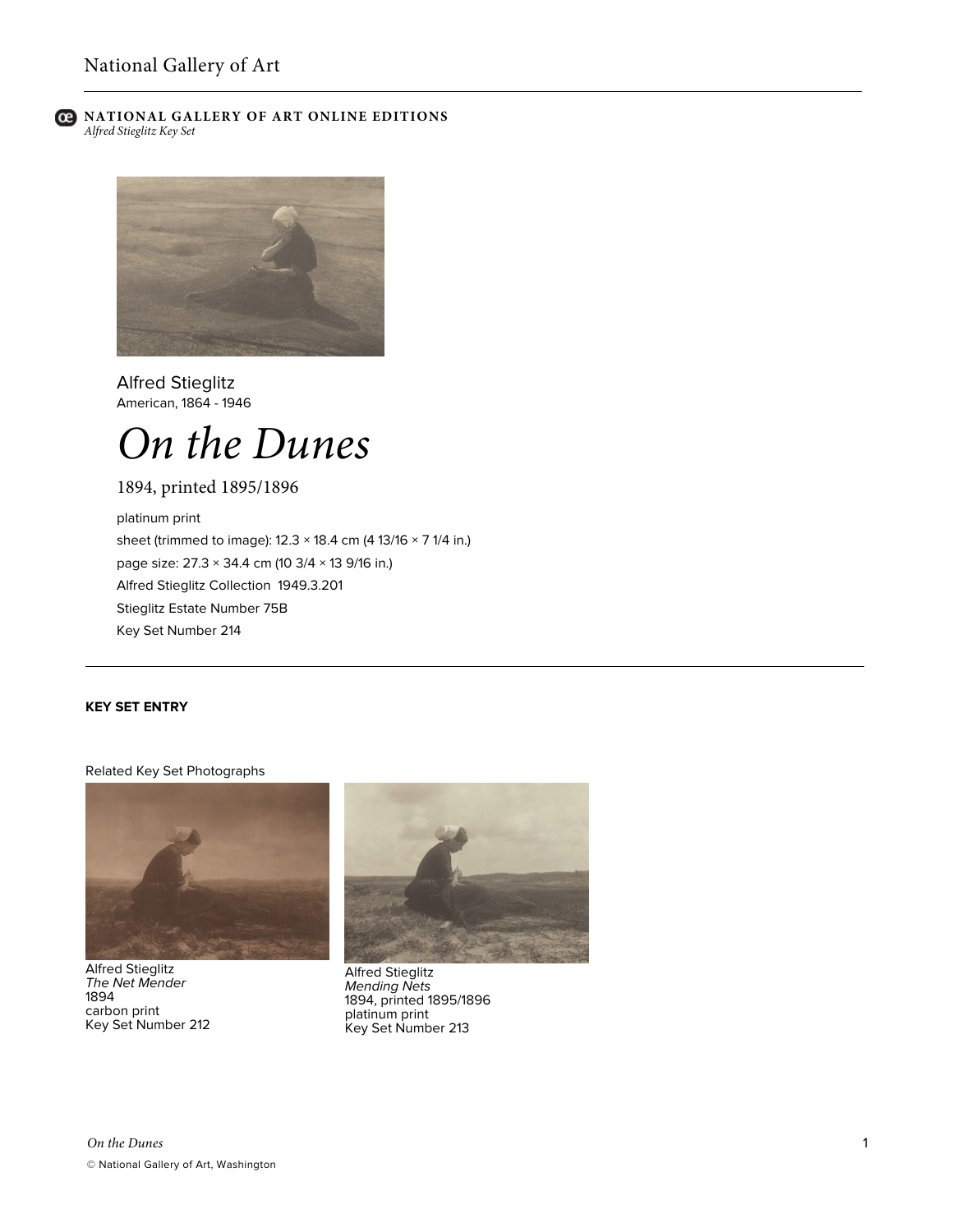#### **B** NATIONAL GALLERY OF ART ONLINE EDITIONS *Alfred Stieglitz Key Set*

#### Remarks

For Stieglitz's description of Katwijk, where this view was made, see Key Set number 206.

Lifetime Exhibitions

A print from the same negative—perhaps a photograph from the Gallery's collection—appeared in the following exhibition(s) during Alfred Stieglitz's lifetime:

1900, Philadelphia (no. 164, as *On the Dunes*)

## **INSCRIPTION**

by Alfred Stieglitz, on interleaving tissue, upper right, in graphite: On the Dunes / 1894

#### **PROVENANCE**

Georgia O'Keeffe; gift to NGA, 1949.

#### **EXHIBITION HISTORY**

2002 Alfred Stieglitz: Known and Unknown, National Gallery of Art, Washington, DC, June 2–September 2, 2002; The Museum of Fine Arts, Houston, October 6, 2002–January 5, 2003

## **BIBLIOGRAPHY**

2002 Greenough, Sarah. *Alfred Stieglitz: The Key Set: The Alfred Stieglitz Collection of Photographs*. Washington, 2002: vol. 1, cat. 214.